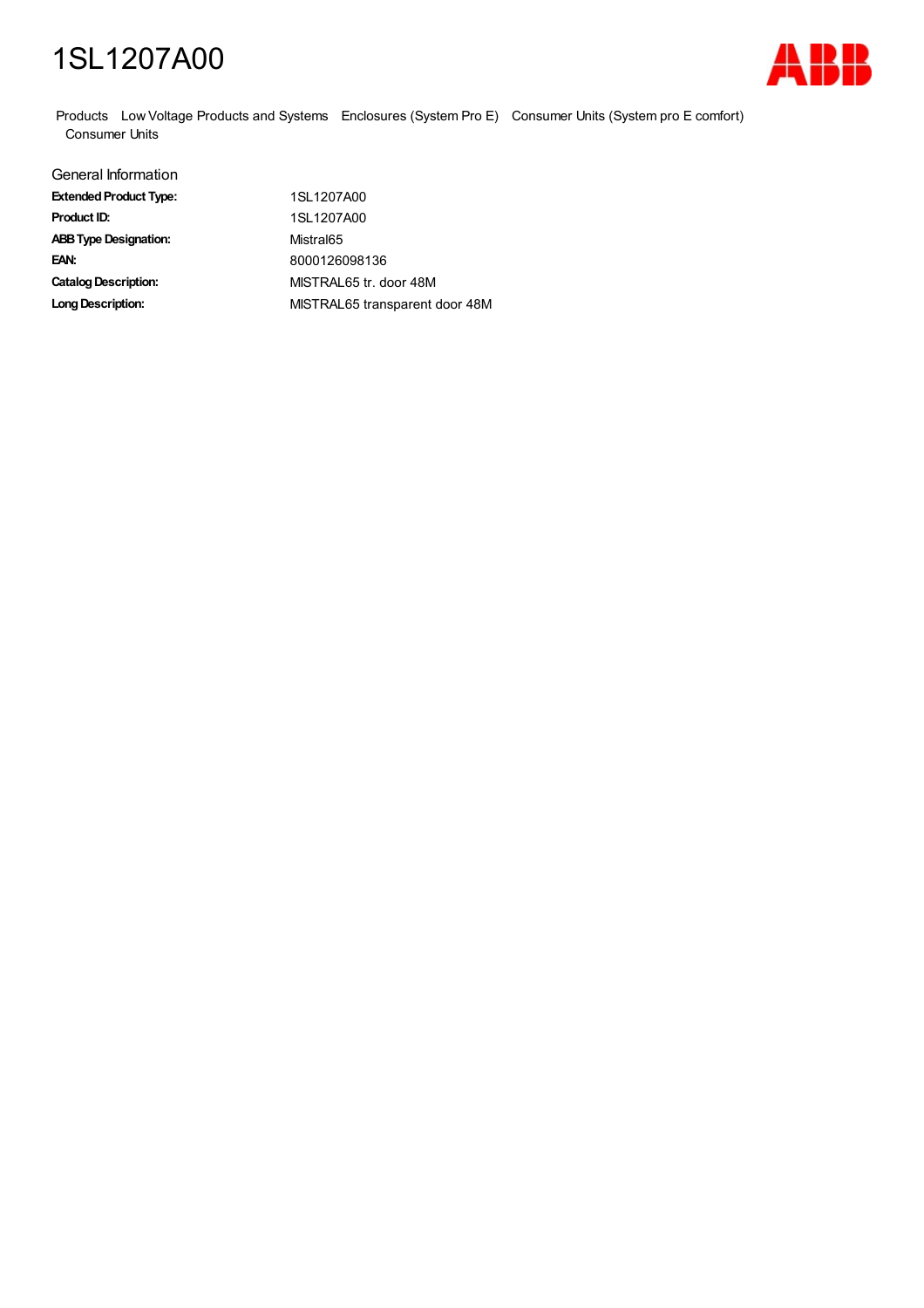## Additional Information

| <b>ABB Type Designation:</b>       | Mistral <sub>65</sub>                                                                        |
|------------------------------------|----------------------------------------------------------------------------------------------|
| Color:                             | grey RAL7035                                                                                 |
| <b>Country of Origin:</b>          | Italy (IT)                                                                                   |
| <b>Customs Tariff Number:</b>      | 85381000                                                                                     |
| <b>DIN Place Units:</b>            | 48                                                                                           |
| Data Sheet, Technical Information: | 1SLC801013D0201                                                                              |
| Declaration of Conformity - CE:    | 1SLT100087D0200                                                                              |
| <b>Degree of Protection:</b>       | IP <sub>65</sub>                                                                             |
| Door Type:                         | Double                                                                                       |
| EAN:                               | 8000126098136                                                                                |
| ETIM 4:                            | EC000214 - Small distribution board                                                          |
| ETIM <sub>5</sub> :                | EC000214 - Small distribution board                                                          |
| <b>Enclosure Material:</b>         | thermoplastic                                                                                |
| <b>Environmental Information:</b>  | 1SLC801013D0201                                                                              |
| <b>Glow Wire Test:</b>             | 650                                                                                          |
| Gross Weight:                      | 4.23 kg                                                                                      |
| <b>Instructions and Manuals:</b>   | 1IM5177                                                                                      |
| <b>Invoice Description:</b>        | MISTRAL65 tr. door 48M                                                                       |
| <b>Minimum Order Quantity:</b>     | 1 piece                                                                                      |
| <b>Mounting Type:</b>              | Wall-mounting                                                                                |
| <b>Number of Line Terminals:</b>   | 0                                                                                            |
| <b>Number of Rows:</b>             | 4                                                                                            |
| <b>Object Classification Code:</b> | U                                                                                            |
| <b>Order Multiple:</b>             | 21 piece                                                                                     |
| Package Level 1 EAN:               | 8000126098143                                                                                |
| Package Level 1 Gross Weight:      | 4.92 kg                                                                                      |
| Package Level 1 Height:            | 178 mm                                                                                       |
| Package Level 1 Length:            | 750 mm                                                                                       |
| Package Level 1 Units:             | 1 piece                                                                                      |
| Package Level 1 Width:             | 335 mm                                                                                       |
| <b>Power Loss:</b>                 | 64 W                                                                                         |
| <b>Product Main Type:</b>          | MISTRAL65                                                                                    |
| <b>Product Name:</b>               | Consumer Unit (empty)                                                                        |
| <b>Product Net Depth:</b>          | 155 mm                                                                                       |
| <b>Product Net Height:</b>         | 735 mm                                                                                       |
| <b>Product Net Weight:</b>         | 4.23 kg                                                                                      |
| <b>Product Net Width:</b>          | 320 mm                                                                                       |
| <b>Protection Class:</b>           | Isolated                                                                                     |
| <b>RoHS Information:</b>           | 1SLT00003R2E0                                                                                |
| <b>RoHS Status:</b>                | Planned to follow EU Directive 2002/95/EC August 18, 2005 and amendment after 2006-01-0<br>1 |
| <b>Selling Unit of Measure:</b>    | piece                                                                                        |
| <b>Short Description:</b>          | Mistral65                                                                                    |
| <b>Transparent Door:</b>           | Yes                                                                                          |